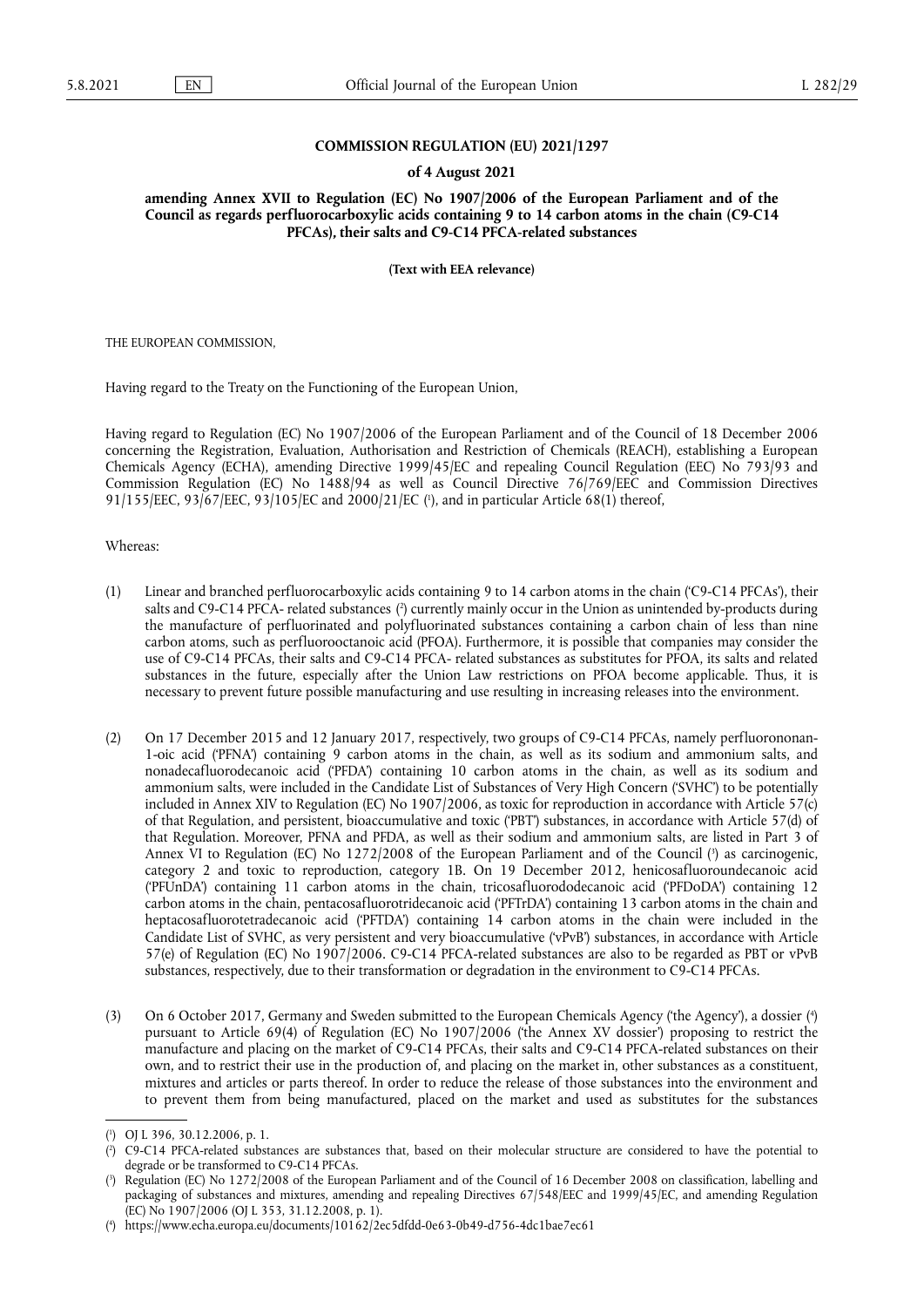<span id="page-1-4"></span>restricted by entry 68 of Annex XVII to Regulation (EC) No 1907/2006 ( 5 [\),](#page-1-0) Germany and Sweden proposed a concentration limit of 25 ppb for the sum of C9-C14 PFCAs and their salts and 260 ppb for the sum of C9-C14 PFCA-related substances. Exemptions were proposed by Germany and Sweden for C9-C14 PFCAs, their salts and C9-C14 PFCA-related substances when they occur as unintended by-products during the manufacturing of fluorochemicals with a perfluoro carbon chain equal to or shorter than eight atoms or for use as transported isolated intermediates.

- (4) On 14 September 2018, the Agency's Committee for Risk Assessment ('RAC') adopted its opinion concluding that, subject to modification of the scope and conditions proposed in the Annex XV dossier, a restriction on manufacture, use and placing on the market of C9-C14 PFCAs, their salts and related substances, is the most appropriate Union-wide measure to address the identified risks in terms of effectiveness in reducing those risks. RAC agreed with the concentration limits as proposed by Germany and Sweden. RAC agreed with the exemptions proposed by Germany and Sweden as the proposed restriction is not intended to prevent the manufacture of the fluorochemicals with six or less carbon atoms in the molecular chain. RAC recommended exempting for a limited period the use in the production of pressurised metered-dose inhalers that are critical for the treatment of lung diseases because of the low volumes in the order of few grams involved and the important medical use. RAC expressed the opinion to grant a time-limited exemption for semiconductors that contain low levels of C9-C14 PFCAs and for semi-finished and finished electronic equipment containing specialty semiconductors to be used as replacement parts for finished electronic equipment.
- (5) Furthermore, RAC recommended to apply to the restriction of C9-C14 PFCAs, their salts and C9-C14 PFCA- related substances the same exemptions which apply to the PFOA restriction in entry 68 to Annex XVII of Regulation (EC) No 1907/2006.
- (6) On 29 November 2018, the Agency's Committee for Socio-Economic Analysis ('SEAC') adopted its opinion, indicating that the restriction proposed in the Annex XV dossier, as modified by RAC and SEAC, is the most appropriate Union-wide measure to address the identified risks in terms of its socioeconomic benefits and socioeconomic costs.
- (7) Based on the socioeconomic elements provided in the Annex XV dossier and submitted during the public consultations, SEAC agreed with the exemptions proposed in the Annex XV dossier and recommended by RAC. SEAC concurred with the proposed 18-month deferral of the restriction. In addition, SEAC suggested higher limit values for fluoropolymers that contain perfluoropropoxy-groups or perfluoromethoxy-groups and are used in specific product groups in order to allow their production. Nonetheless, the generic threshold of 25 ppb remains applicable to the final articles manufactured from those materials.
- (8) The Agency's Forum for Exchange of Information on Enforcement, referred to in Article 76(1)(f) of Regulation (EC) No 1907/2006, was consulted during the restriction process and its opinion has been taken into account.
- <span id="page-1-5"></span>[\(](#page-1-1)9) On 16 January 2019, the Agency submitted the opinions of the RAC and SEAC (°) to the Commission.
- <span id="page-1-7"></span><span id="page-1-6"></span>(10) Regulation (EU) 2019/1021 of the European Parliament and of the Council [\(](#page-1-2) 7 ) was amended in accordance with the decision adopted by the Conference of the Parties (SC-9/12) of the Stockholm Convention on Persistent Organic Pollutants for PFOA [\(](#page-1-3) 8 ), which contains some but not all the derogations included in entry 68 of Annex XVII of Regulation (EC) No 1907/2006. Entry 68 of that Annex was effectively replaced by the abovementioned amendment of Regulation (EU) 2019/1021. The exemptions which apply to the use of PFOA, its salts and PFOArelated compounds in the amendment of Regulation (EU) 2019/1021 should also apply to C9-C14 PFCAs, their salts and C9-C14 PFCA- related substances under the same conditions because of the manufacturing process of fluorochemicals in which both group of substances are present as impurities.

<span id="page-1-0"></span>[<sup>\(</sup>](#page-1-4) 5 ) Commission Regulation (EU) 2017/1000 of 13 June 2017 amending Annex XVII to Regulation (EC) No 1907/2006 of the European Parliament and of the Council concerning the Registration, Evaluation, Authorisation and restriction of Chemicals (REACH) as regards perfluorooctanoic acid (PFOA), its salts and PFOA-related substances (OJ L 150, 14.6.2017, p. 14).

<span id="page-1-1"></span>[<sup>\(</sup>](#page-1-5) 6 ) [https://echa.europa.eu/documents/10162/13641/rest\\_pfcas\\_compiled\\_racseac\\_opi\\_en.pdf/b06db225-3995-13fd-d89a](https://echa.europa.eu/documents/10162/13641/rest_pfcas_compiled_racseac_opi_en.pdf/b06db225-3995-13fd-d89a-a9b73ef6bfc2) $a9b73ef6bfc2$ 

<span id="page-1-2"></span>[<sup>\(</sup>](#page-1-6) 7 ) OJ L 188 I, 15.6.2020, p. 1.

<span id="page-1-3"></span><sup>(</sup> 8 [\)](#page-1-7) <http://www.pops.int/TheConvention/ConferenceoftheParties/Meetings/COP9/tabid/7521/Default.aspx>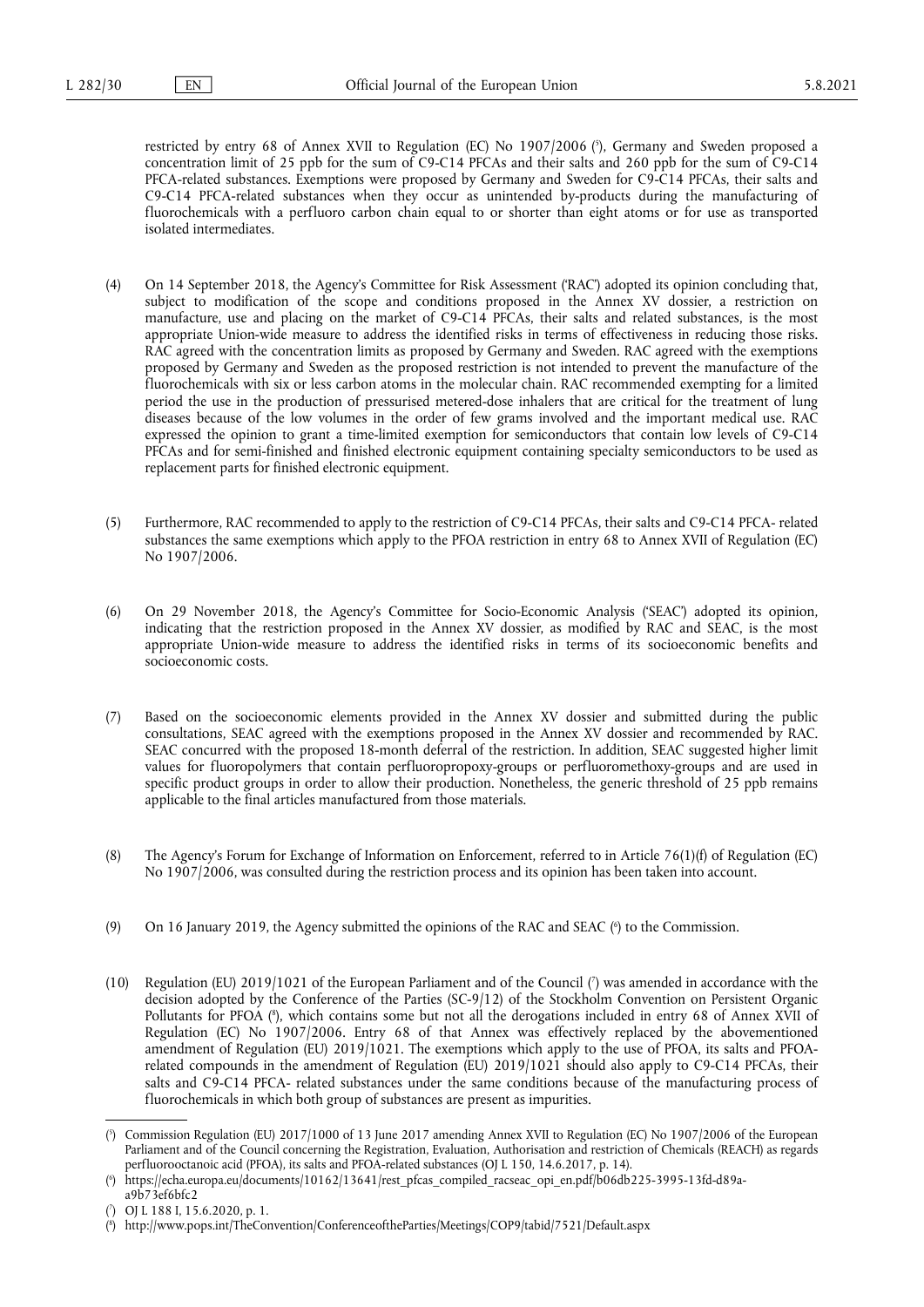- (11) After the finalisation of the RAC and SEAC opinion on the proposed restriction for C9-C14 PFCAs, the Commission received two additional requests for exemptions to allow the production of fluoropolymers and fluoroelastomers, as well as the production of polytetrafluoroethylene (PTFE) micro powders and the use in mixtures and articles for industrial and professional applications. The Commission asked ECHA for a supplementary opinion, as the final products are used in high value applications ( 9 [\).](#page-2-0) The Commission received RAC's and SEAC's supplementary opinion on 15 December 2020 ( [10\)](#page-2-1).
- <span id="page-2-3"></span><span id="page-2-2"></span>(12) Taking into account the Annex XV dossier, the opinions of RAC and SEAC, the Commission considers that an unacceptable risk to human health and the environment arises from the manufacture, use or placing on the market of linear and/or branched C9-C14 PFCAs, their salts and C9-C14 PFCA- related substances on their own, as a constituent of other substances, in mixtures and in articles, which needs to be addressed on a Union-wide basis. The Commission considers that the proposed restriction, as amended by RAC and SEAC opinions, taking into account its socioeconomic impact and availability of alternatives as well as the alignment of some of the exemptions in this restriction to the exemptions in the amendment of Regulation (EU) 2019/1021 is an appropriate Union-wide measure to address the identified risk.
- (13) Stakeholders should be allowed sufficient time to take appropriate measures to comply with the restriction. Therefore, taking into account the suggestion from the Annex XV dossier as well as RAC's and SEAC's considerations, the application of the restriction should be deferred for 18 months. Longer deferrals or overall exemptions should apply to address the particular cases of specific sectors.
- (14) Regulation (EC) No 1907/2006 should therefore be amended accordingly.
- (15) The measures provided for in this Regulation are in accordance with the opinion of the Committee established under Article 133 of Regulation (EC) No 1907/2006,

HAS ADOPTED THIS REGULATION:

*Article 1*

Annex XVII to Regulation (EC) No 1907/2006 is amended in accordance with the Annex to this Regulation.

*Article 2*

This Regulation shall enter into force on the twentieth day following that of its publication in the *Official Journal of the European Union*.

This Regulation shall be binding in its entirety and directly applicable in all Member States.

Done at Brussels, 4 August 2021.

*For the Commission The President* Ursula VON DER LEYEN

<span id="page-2-0"></span>[<sup>\(</sup>](#page-2-2) 9 ) <https://echa.europa.eu/documents/10162/034d97c3-7975-19f5-3739-76c288ad2b0c>

<span id="page-2-1"></span><sup>(</sup> [10\)](#page-2-3) [https://echa.europa.eu/documents/10162/13579/art77\\_3c\\_pfoa\\_pfca\\_derogations\\_compiled\\_rac\\_seac\\_opinions\\_en.pdf/6582d9a1-](https://echa.europa.eu/documents/10162/13579/art77_3c_pfoa_pfca_derogations_compiled_rac_seac_opinions_en.pdf/6582d9a1-56b2-3e88-a70f-cdf3ab33d421) [56b2-3e88-a70f-cdf3ab33d421](https://echa.europa.eu/documents/10162/13579/art77_3c_pfoa_pfca_derogations_compiled_rac_seac_opinions_en.pdf/6582d9a1-56b2-3e88-a70f-cdf3ab33d421)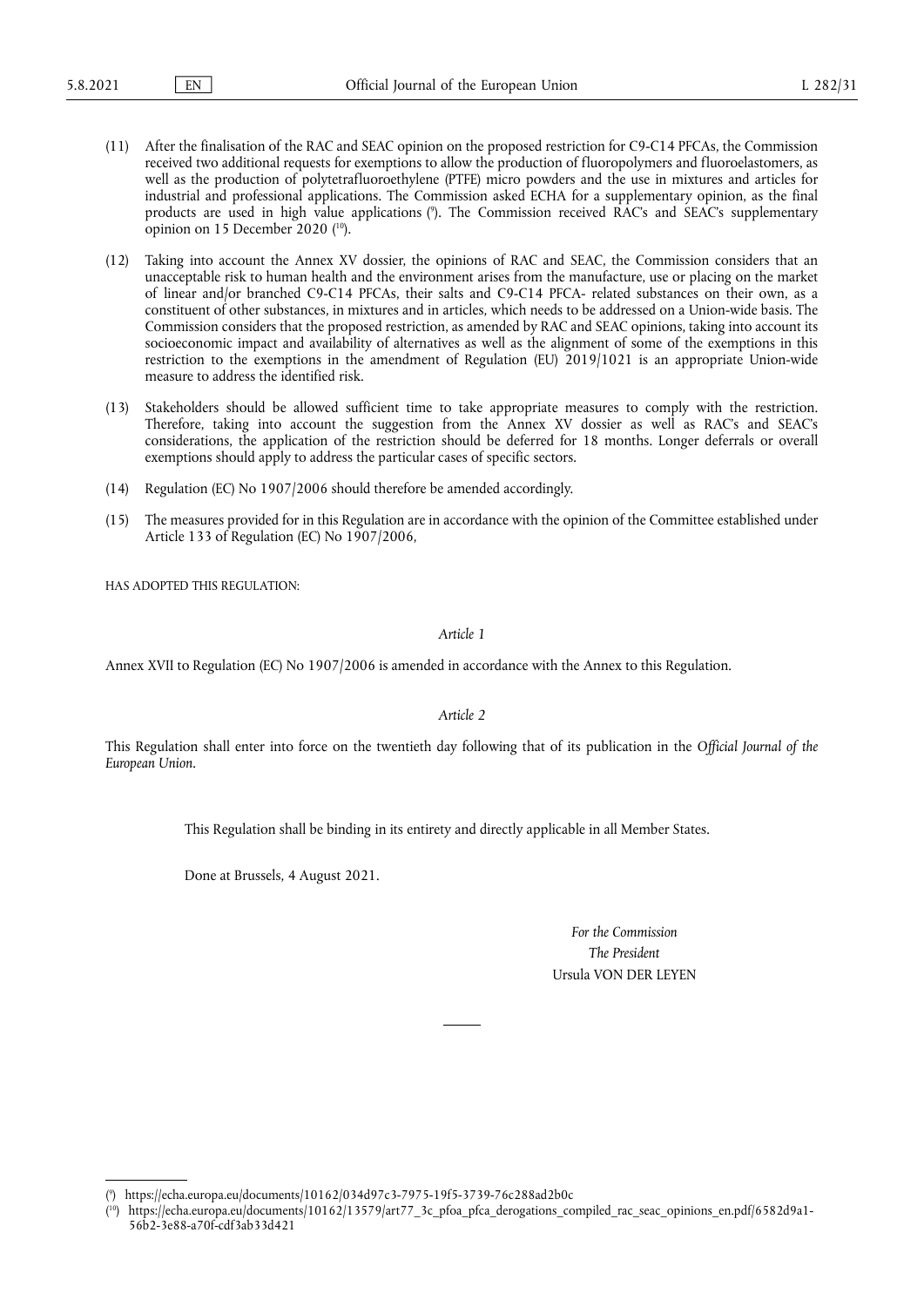## *ANNEX*

In Annex XVII, entry 68 is replaced by the following:

| '68. Linear and branched perfluorocarboxylic acids<br>of the formula $C_nF_{2n+1}-C (= O)OH$ where n = 8, 9, 10,<br>11, 12, or 13 (C9-C14 PFCAs),                                                                                                | 1. Shall not be manufactured, or placed on the market as substances on<br>their own from 25 February 2023.                                                                                                                                                                                                                              |
|--------------------------------------------------------------------------------------------------------------------------------------------------------------------------------------------------------------------------------------------------|-----------------------------------------------------------------------------------------------------------------------------------------------------------------------------------------------------------------------------------------------------------------------------------------------------------------------------------------|
| including their salts, and any combinations thereof;                                                                                                                                                                                             | 2. Shall not, from 25 February 2023, be used in, or placed on the<br>market in:                                                                                                                                                                                                                                                         |
| Any C9-C14 PFCA-related substance having a<br>perfluoro group with the formula $C_nF_{2n+1}$ - directly                                                                                                                                          | (a) another substance, as a constituent;<br>$(b)$ a mixture;                                                                                                                                                                                                                                                                            |
| attached to another carbon atom, where $n = 8, 9, 10$ ,                                                                                                                                                                                          | (c) an article,                                                                                                                                                                                                                                                                                                                         |
| 11, 12, or 13, including their salts and any                                                                                                                                                                                                     | except if the concentration in the substance, the mixture, or the                                                                                                                                                                                                                                                                       |
| combinations thereof;                                                                                                                                                                                                                            | article is below 25 ppb for the sum of C9-C14 PFCAs and their salts                                                                                                                                                                                                                                                                     |
| Any C9-C14 PFCA-related substance having a                                                                                                                                                                                                       | or 260 ppb for the sum of C9-C14 PFCA-related substances.                                                                                                                                                                                                                                                                               |
| perfluoro group with the formula $C_nF_{2n+1}$ - that it is<br>not directly attached to another carbon atom, where<br>$n = 9, 10, 11, 12, 13$ or 14 as one of the structural<br>elements, including their salts and any combinations<br>thereof. | 3. By way of derogation to paragraph 2, the concentration limit<br>shall be 10 ppm for the sum of C9-C14 PFCAs, their salts and<br>C9-C14 PFCA related substances, where they are present in a<br>substance to be used as a transported isolated intermediate,<br>provided that the conditions in points (a) to (f) of Article 18(4) of |
| The following substances are excluded from this                                                                                                                                                                                                  | this Regulation are met for the manufacturing of fluorochemicals<br>with a perfluoro carbon chain length equal to or shorter than 6                                                                                                                                                                                                     |
| designation                                                                                                                                                                                                                                      | atoms. The Commission shall review this limit no later than                                                                                                                                                                                                                                                                             |
| — $C_nF_{2n+1}-X$ , where $X = F$ , Cl, or Br                                                                                                                                                                                                    | 25 August 2023.                                                                                                                                                                                                                                                                                                                         |
| where $n = 9, 10, 11, 12, 13$ or 14, including any<br>combinations thereof,                                                                                                                                                                      |                                                                                                                                                                                                                                                                                                                                         |
| - $C_nF_{2n+1}-C$ (= O)OX' where n> 13 and X'=any<br>group, including salts.                                                                                                                                                                     | 4. Paragraph 2 shall apply from 4 July 2023 to:<br>(i) textiles for oil- and water-repellency for the protection of<br>workers from dangerous liquids that comprise risks to their                                                                                                                                                      |
|                                                                                                                                                                                                                                                  | health and safety;                                                                                                                                                                                                                                                                                                                      |
|                                                                                                                                                                                                                                                  | (ii) the manufacture of polytetrafluoroethylene (PTFE)<br>and                                                                                                                                                                                                                                                                           |
|                                                                                                                                                                                                                                                  | polyvinylidene fluoride (PVDF) for the production of:<br>- high performance, corrosion resistant gas filter membranes,                                                                                                                                                                                                                  |
|                                                                                                                                                                                                                                                  | water filter membranes and membranes for medical textiles;                                                                                                                                                                                                                                                                              |
|                                                                                                                                                                                                                                                  | - industrial waste heat exchanger equipment;                                                                                                                                                                                                                                                                                            |
|                                                                                                                                                                                                                                                  | - industrial sealants capable of preventing leakage of volatile                                                                                                                                                                                                                                                                         |
|                                                                                                                                                                                                                                                  | organic compounds and PM $_{2,5}$ particulates                                                                                                                                                                                                                                                                                          |
|                                                                                                                                                                                                                                                  | 5. By way of derogation to paragraph 2, the use of C9-C14 PFCAs,                                                                                                                                                                                                                                                                        |
|                                                                                                                                                                                                                                                  | their salts and C9-C14 PFCA-related substances shall be allowed until                                                                                                                                                                                                                                                                   |
|                                                                                                                                                                                                                                                  | 4 July 2025 for:                                                                                                                                                                                                                                                                                                                        |
|                                                                                                                                                                                                                                                  | photolithography or etch processes in semiconductor<br>(i)<br>manufacturing;                                                                                                                                                                                                                                                            |
|                                                                                                                                                                                                                                                  | (ii) photographic coatings applied to films;                                                                                                                                                                                                                                                                                            |
|                                                                                                                                                                                                                                                  | (iii) invasive and implantable medical devices;                                                                                                                                                                                                                                                                                         |
|                                                                                                                                                                                                                                                  | (iv) fire-fighting foam for liquid fuel vapour suppression and liquid                                                                                                                                                                                                                                                                   |
|                                                                                                                                                                                                                                                  | fuel fire (Class B fires) already installed in systems, including                                                                                                                                                                                                                                                                       |
|                                                                                                                                                                                                                                                  | both mobile and fixed systems, subject to the following<br>conditions:                                                                                                                                                                                                                                                                  |
|                                                                                                                                                                                                                                                  | - fire-fighting foam that contains or may contain C9-C14                                                                                                                                                                                                                                                                                |
|                                                                                                                                                                                                                                                  | PFCAs, their salts and C9-C14 PFCA-related substances                                                                                                                                                                                                                                                                                   |
|                                                                                                                                                                                                                                                  | shall not be used for training;                                                                                                                                                                                                                                                                                                         |
|                                                                                                                                                                                                                                                  | - fire-fighting foam that contains or may contain C9-C14<br>PFCAs, their salts and C9-C14 PFCA-related substances                                                                                                                                                                                                                       |
|                                                                                                                                                                                                                                                  | shall not be used for testing unless all releases are contained;                                                                                                                                                                                                                                                                        |
|                                                                                                                                                                                                                                                  | - from 1 January 2023, uses of fire-fighting foam that con-                                                                                                                                                                                                                                                                             |
|                                                                                                                                                                                                                                                  | tains or may contain C9-C14 PFCAs, their salts and                                                                                                                                                                                                                                                                                      |
|                                                                                                                                                                                                                                                  | C9-C14 PFCA-related substances shall only be allowed to                                                                                                                                                                                                                                                                                 |
|                                                                                                                                                                                                                                                  | sites where all releases can be contained;<br>fire-fighting foam stockpiles that contain or may contain                                                                                                                                                                                                                                 |
|                                                                                                                                                                                                                                                  | C9-C14 PFCAs, their salts and C9-C14 PFCA-related sub-                                                                                                                                                                                                                                                                                  |
|                                                                                                                                                                                                                                                  | stances shall be managed in accordance with Article 5 of                                                                                                                                                                                                                                                                                |
|                                                                                                                                                                                                                                                  | Regulation (EU) 2019/1021.                                                                                                                                                                                                                                                                                                              |